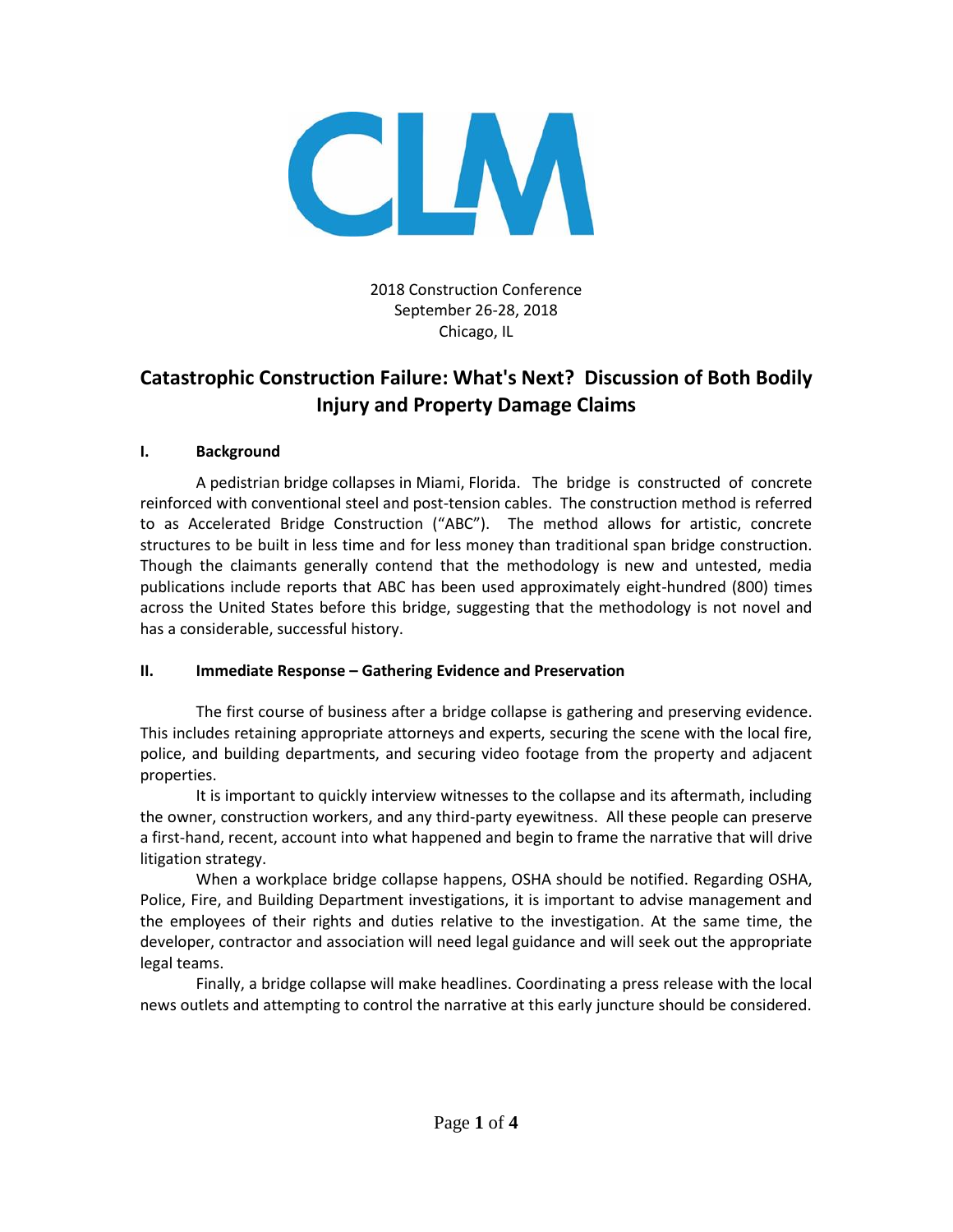### **III. Getting the Project Moving Again to Minimize Delay Claims**

After gathering and preserving the evidence, the next step is getting the project moving again. This involves several important steps. For instance, permitting based on remedial plans will have to be negotiated with the local Building Departments as quickly as possible. It is very likely that a contract addendum is required to address payment terms and schedule.

The contractors and those allegedly responsible for the collapse will be very concerned about delays to the construction. To combat this, strategies will have to be implemented to minimize delays.

Insurance personnel will have to be notified. For instance, relevant commercial property, practice policy CGL, WRAP, and builder's risk carriers must be put on notice. Those respective carriers will evaluate their policies and seek coverage counsel, if needed, to analyze which coverages are on the risk.

# **IV. Common Legal and Evidentiary Issues**

Typical legal issues to be encountered in claims resolution include: (a) admissibility of building code citations; (b) admissibility of OSHA findings and citations; (c) admissibility of expert opinions interpreting those regulations and ultimate opinions that the regulations have been violated; (d) under Florida law, the ability to add *Fabre,* non-party defendants to the verdict form for apportionment of liability; (e) the practical benefits and detriments of distributing fault to other parties to entities inside and outside of the WRAP program, and (f) reconstructing the cause of the collapse.

# **V. Defenses**

# **Sovereign Immunity**

Potential sovereign immunity defenses may arise for those agents of the owner, a government entity. If an entity was under direct contract with FDOT, the defense would be statutory under Florida Statute § 768.28(9)(a) and (10)(e) because agents are statutorily defined as agents of the state and its political subdivisions when providing construction monitoring and inspection services under direct contract with FDOT.

The immunity defense will likely turn on the factual issue of how much control the owner exercised, or retained the right to exercise, over an agent. Given the nature of the claims, it is very likely that "control" will be a genuine issue of material fact precluding summary judgment and requiring one or more jury trials.

Exceptions to the immunity defense are that the agent acted in bad faith, with malicious purpose, or in a manner exhibiting wanton or willful disregard of human rights, safety or property. Something more than gross negligence is required. Immunity can also be circumvented by proof that the agent acted outside the scope of its agency, and that conduct caused, or contributed to cause, the injuries and damages.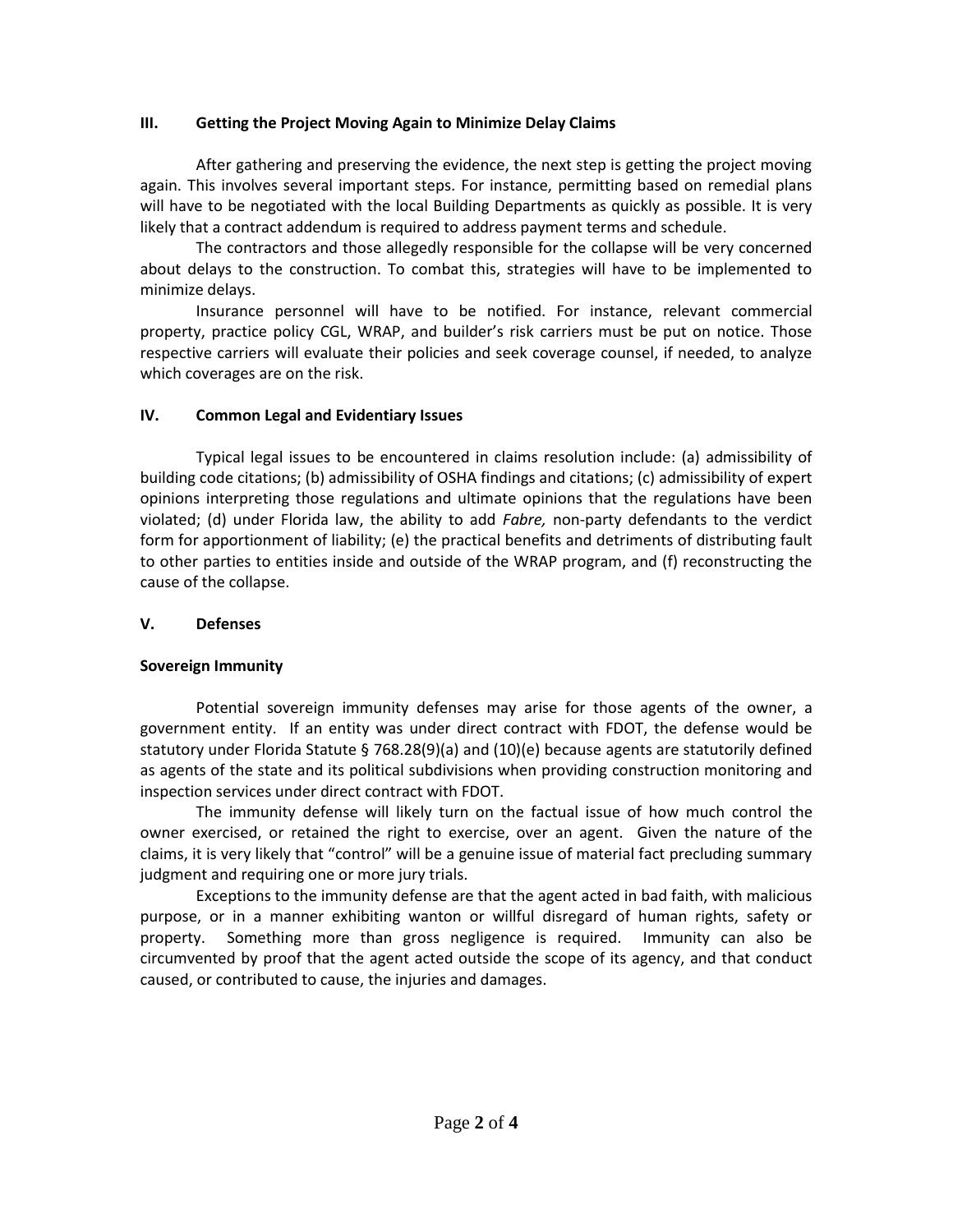### **Workers Compensation Immunity**

For the claims of the deceased and injured construction-related employees, a worker's compensation immunity defense may exist under Florida Statute  $\S$  440.09(6) which provides that:

> a construction design professional who is retained to perform professional services on a construction project . . . is not liable for any injuries resulting from the employer's failure to comply with safety standards on the construction project for which compensation is recoverable under this chapter, unless responsibly for safety practices is specifically assumed by contracts.

Immunity provided by the subsection to a construction design professional does not apply to the negligent preparation of design plans or specifications. This workers compensation immunity defense is not available for the claims of the deceased and injured passersby.

For any claims of its injured employees, a separate workers compensation immunity defense may exist, as an employer. The standard to circumvent the defense is very high, virtually requiring evidence of intentional conduct.

# **Causation and Comparative Fault**

The lack of causation is always a defense available, as is the comparative fault of others, both parties and non-parties. Both of these defenses are factual in nature and not amenable to successful summary judgment motions.

# **VI. Addressing Owner's Claims**

An owner's insurer will file a subrogation demand against the GC, alleging two causes of action: contractual subrogation and equitable subrogation. GC will move to dismiss, attacking the entire Complaint for failure to plead ultimate facts and attacking the equitable subrogation claim because Insurer's could avail itself of an adequate remedy at law.

One of the elements of the equitable subrogation claim is that the subrogee must pay the entire debt. It needs to be determined if the insurer made Developer whole and if not, may not be entitled to equitable subrogation.

Another area to investigate is whether the Insurer overcompensated Developer. Florida law typically allows for two measures of structural damage: cost of repair or diminution in value. These measures are mutually exclusive, and where the repair or replacement cost of the building exceeds the diminution in value (i.e. constitutes economic waste), or where the building cannot be repaired, diminution in value is the proper damage model.